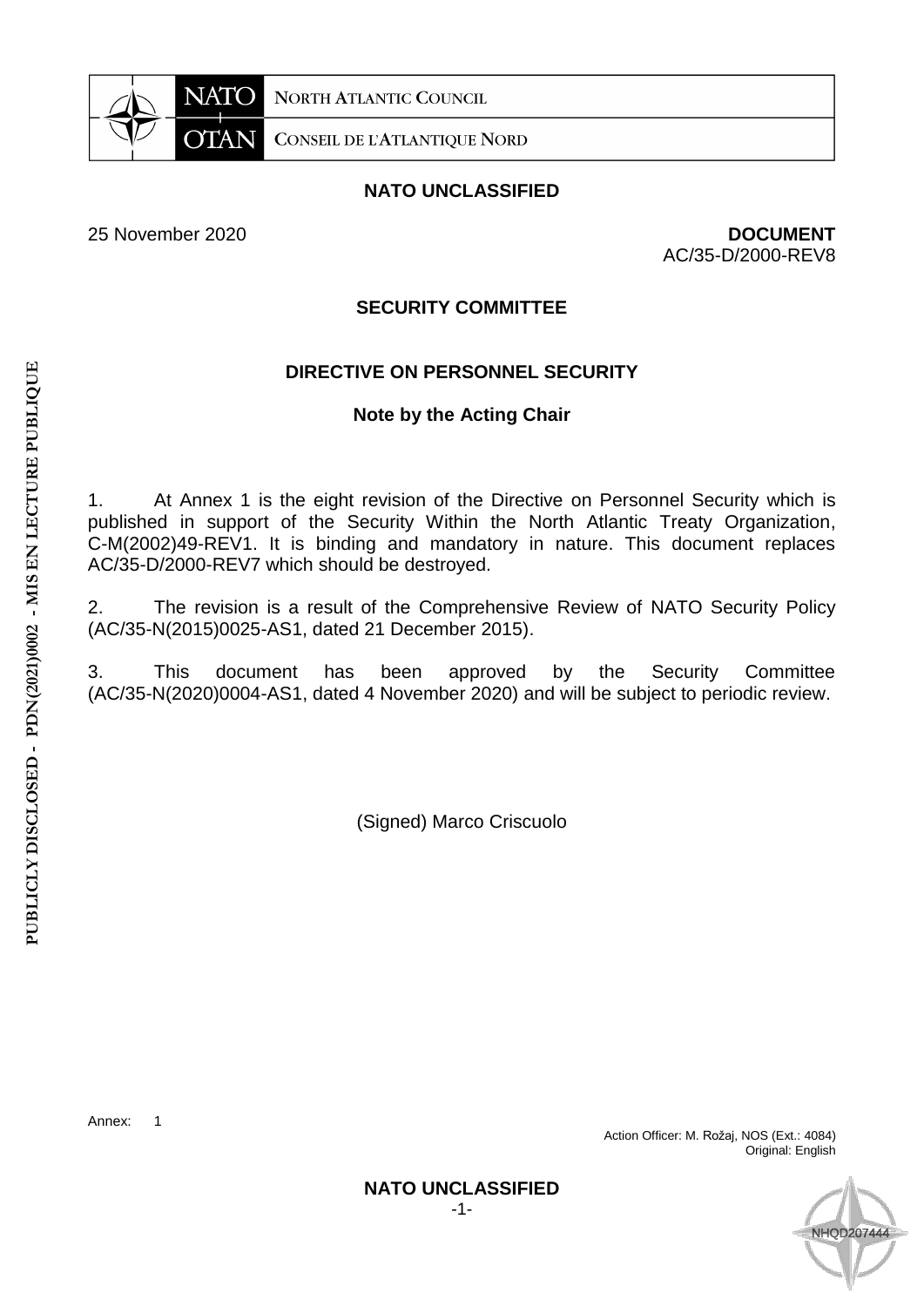## DIRECTIVE ON PERSONNEL SECURITY **TABLE OF CONTENTS**

| PSCs for Contractor Personnel Performing Works for NATO Civil or Military bodies3              |  |
|------------------------------------------------------------------------------------------------|--|
|                                                                                                |  |
|                                                                                                |  |
|                                                                                                |  |
|                                                                                                |  |
|                                                                                                |  |
|                                                                                                |  |
| Investigative Requirements for NATO CONFIDENTIAL, NATO SECRET and COSMIC TOP SECRET Clearances |  |
|                                                                                                |  |
|                                                                                                |  |
|                                                                                                |  |
|                                                                                                |  |
|                                                                                                |  |
|                                                                                                |  |
|                                                                                                |  |
|                                                                                                |  |
|                                                                                                |  |
|                                                                                                |  |
|                                                                                                |  |
|                                                                                                |  |
|                                                                                                |  |
| ACCESS TO NATO CLASSIFIED INFORMATION BY NON-NATO CITIZENS SERVING AS INTEGRATED STAFF OF      |  |
|                                                                                                |  |
|                                                                                                |  |
|                                                                                                |  |

The following Appendices to this Directive address the specific procedures, arrangements, and sample documents:

- (a) APPENDIX 1 Request for Personnel Security Clearance Confirmation
- APPENDIX 2 Personnel Security Clearance Confirmation  $(b)$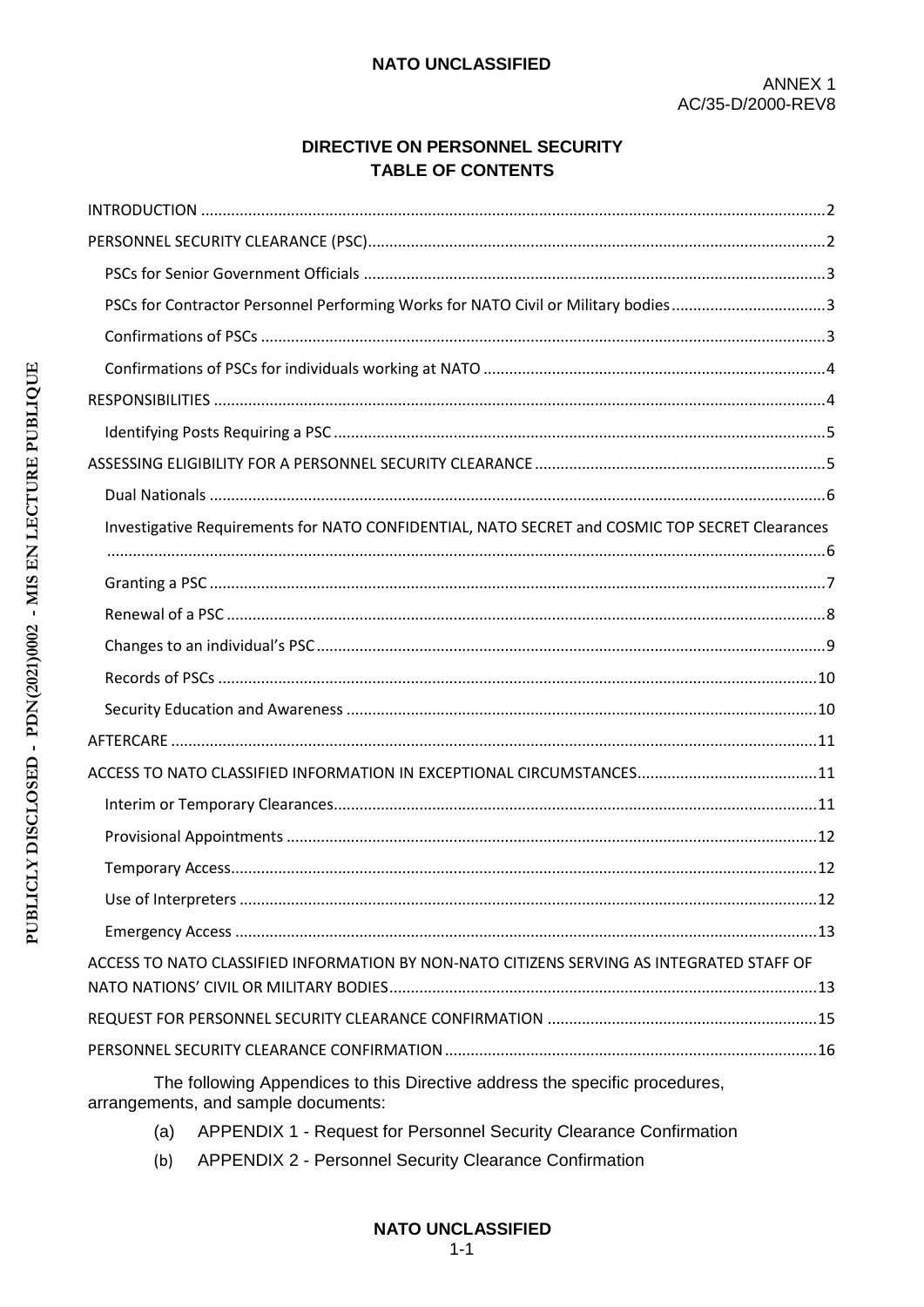### **INTRODUCTION**

1. This Personnel Security Directive is published by the Security Committee (AC/35) in support of Enclosure "C" to NATO Security Policy (C-M(2002)49). This Directive contains mandatory provisions and also includes information which clarifies the meaning of those provisions. This Directive addresses the following aspects:

- (a) Personnel Security Clearances (PSCs);
- (b) responsibilities with respect to personnel security;
- (c) assessing eligibility for a PSC;
- (d) investigative requirements for NATO CONFIDENTIAL (NC), NATO SECRET (NS) and COSMIC TOP SECRET (CTS) security clearances;
- (e) standards and procedures for a renewal of a PSC;
- (f) standards and procedures for addressing adverse information about an individual holding a PSC;
- (g) records and means of confirmation as to whether an individual is in possession of an appropriate PSC;
- (h) aftercare, security education and awareness;
- (i) access to NATO Classified Information in exceptional circumstances; and
- (j) access to NATO Classified Information by non-NATO citizens employed by NATO Nations' civil or military bodies.

## **PERSONNEL SECURITY CLEARANCE (PSC)**

2. In accordance with the requirements of NATO Security Policy, there shall be an agreed standard of confidence about the loyalty, trustworthiness and reliability of all individuals granted access to, or whose duties or functions may afford access to, NATO information classified NC or above. In order to achieve this, individuals who require access or may have access to information classified NC or above during the course of their duties shall have a PSC, at the appropriate level, which is valid for the duration of the authorised access. In addition, such individuals are required to:

- (a) have a need-to-know;
- (b) have been briefed on their security obligations in respect to the protection of NATO Classified Information; and
- (c) have acknowledged their responsibilities either in writing or an equivalent method which ensures non-repudiation.

3. A PSC will be based on a security investigation process that is in full compliance with NATO Security Policy, along with confirmation from the appropriate National Security Authority (NSA) / Designated Security Authority (DSA) or any other competent security authority that the individual in question may be authorised to access NATO Classified Information.

4. Circumstances may arise when some of the requirements above cannot be met. In such instances the procedures for access to NATO Classified Information in exceptional circumstances (as per paragraphs 40 to 48) can be applied.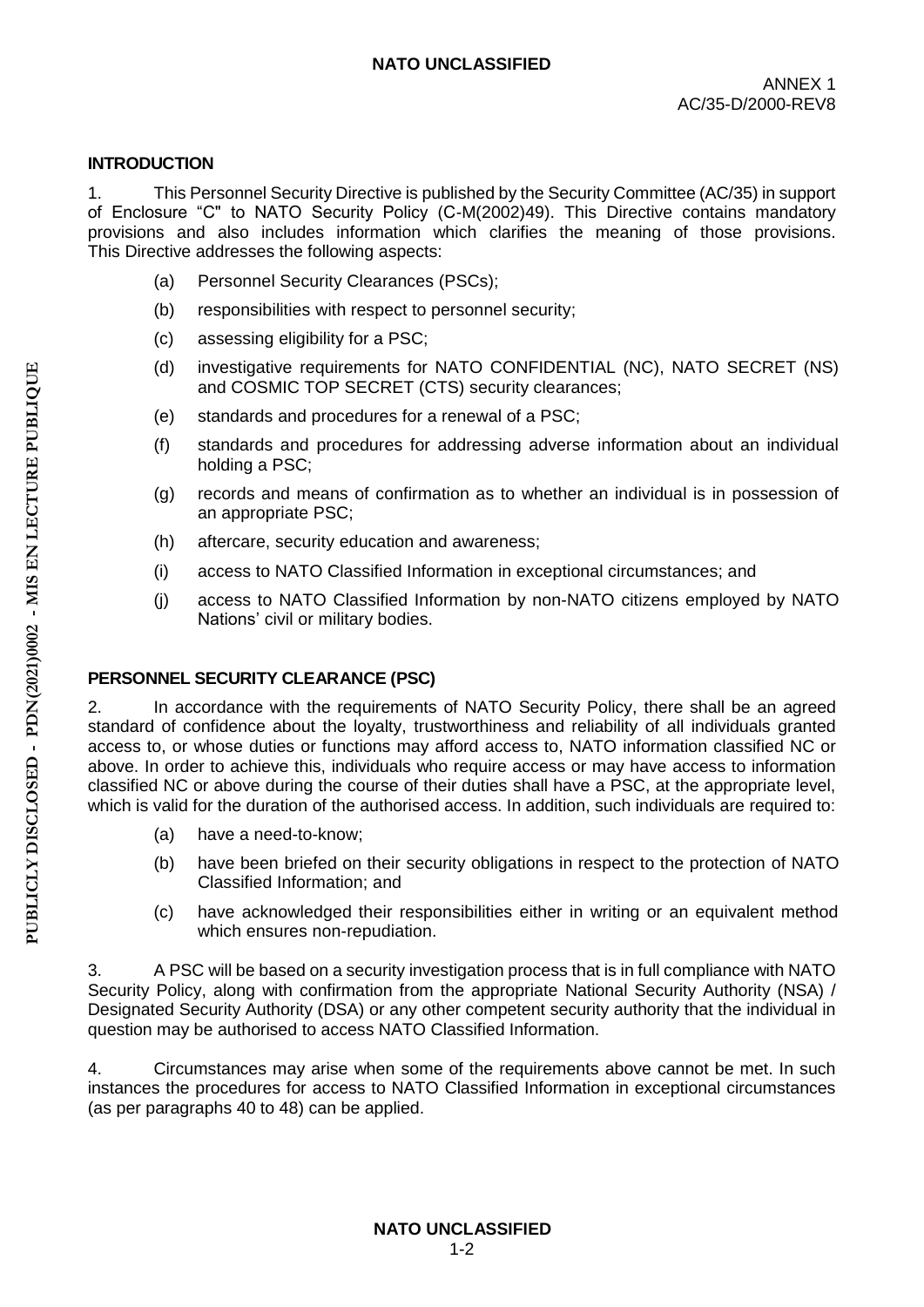5. A PSC is not required by NATO Security Policy for access to information classified NATO RESTRICTED (NR). Individuals who only require access to information classified NR shall be briefed on their security obligations and shall have a need-to-know. In accordance with national laws and regulations the individuals shall have acknowledged their security responsibilities in writing or an equivalent method which ensures non-repudiation.

# **PSCs for Senior Government Officials**

6. Access to NATO Classified Information by Senior Government Officials (SGOs) (for example, Heads of State and Government, Government Ministers, Members of Parliament, and members of the Judiciary) is determined by national laws and regulations; such SGOs shall be briefed on their security obligations and shall have a need to know. The SGO's parent NSA/DSA or other competent security authority<sup>1</sup> can be consulted if there is a need to determine whether an SGO can be granted access to NATO Classified Information without a PSC.

# **PSCs for Contractor Personnel Performing Works for NATO Civil or Military bodies**

7. The provision for PSCs or the confirmation of those for Contractor personnel performing work on NATO premises and requiring a PSC is addressed in the Directive on Classified Project and Industrial Security (AC/35-D/2003).

# **Confirmations of PSCs**

8. In situations when an individual will attend or participate in an activity requiring access to NATO Classified Information at the level of NC and above (e.g. conference, meeting, course, seminar), a confirmation of the existence of the individual's PSC is required.

9. Confirmation of the existence of an individual's PSC shall be communicated through official channels (e.g. NSA/DSA to NATO Civil and Military body) and shall only be hand-carried by the concerned individual in exceptional circumstances. NATO Nations and NATO Civil and Military bodies can confirm the existence of individual's PSC by one of the following methods:

- (a) a Personnel Security Clearance Confirmation, a template of which is provided in Appendix 2;
- (b) a Request for Visit (RfV), in accordance with the provisions of the Directive on Classified Project and Industrial Security (AC/35-D/2003); or
- (c) exceptionally, when timely confirmation of an individual's PSC is of paramount importance for the execution of the mission, by other means communicated directly between the NSA/DSA or other competent security authority and the Security Offices of the NATO Civil and Military bodies.

10. The Supporting document on national PSC procedures and requirements (AC/35-D/1043) provides a list of competent security authorities (and their contact details) to be used when confirming that the individual in question is cleared to access NATO Classified Information at the level of NC and above.

11. If an individual's PSC is revoked, suspended or altered (e.g. change in its validity or level), the responsible NATO Nation and**/**or NATO Civil and Military body shall inform all recipients of that individual's PSC confirmation of this change.

 $\overline{\phantom{a}}$ 

<sup>1</sup> As delegated by the NSA/DSA and listed in the Supporting document on national PSC procedures and requirements (AC/35-D/1043).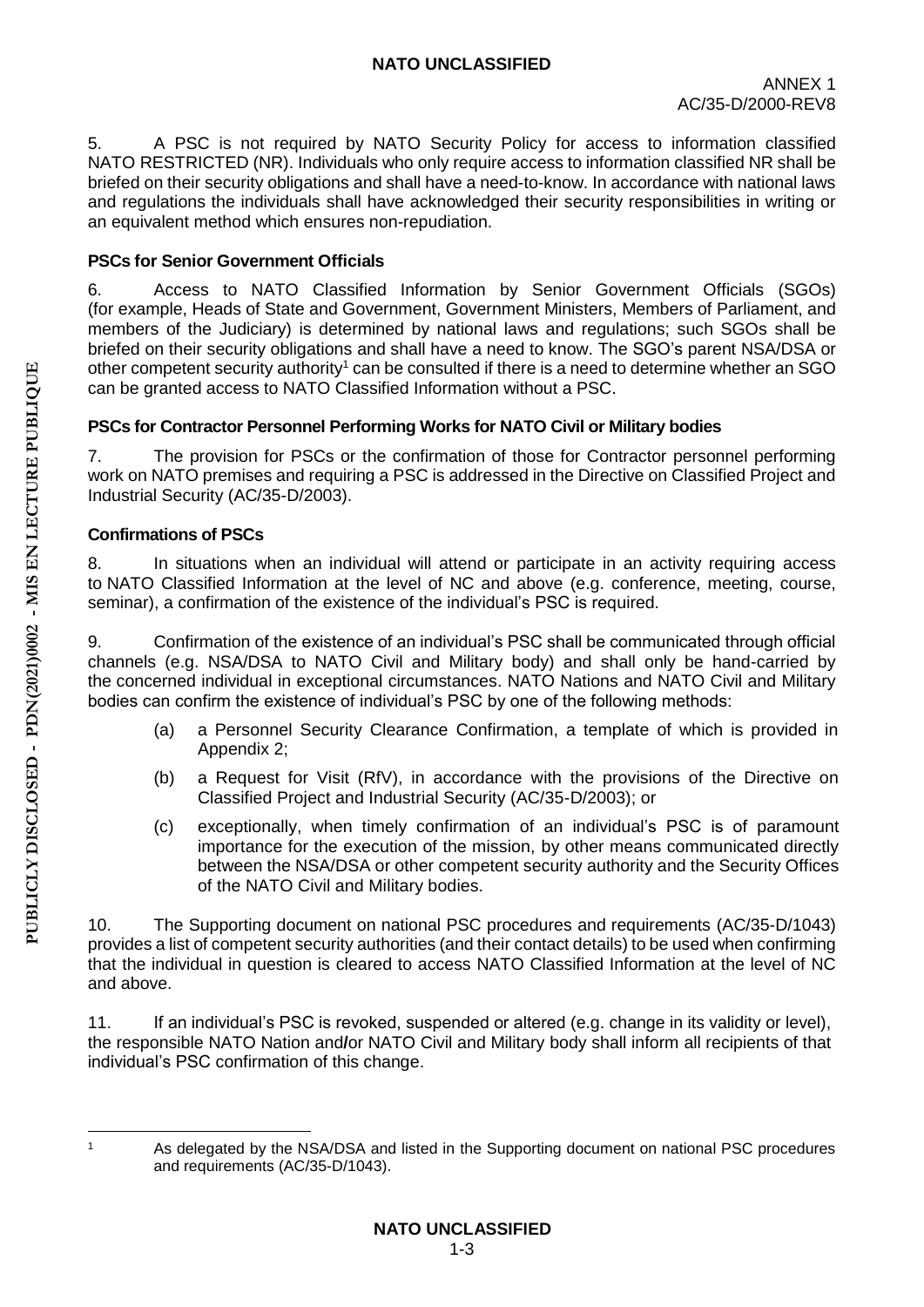### **Confirmations of PSCs for individuals working at NATO**

12. The existence of an individual's PSC shall be confirmed when an individual is to be employed by, or seconded to, a NATO Civil or Military body, or assigned by a NATO Nation to its national delegation/representation at NATO. This is accomplished by using one of the following methods:

- (a) upon specific request by the respective NATO body, by using the Request for Personnel Security Clearance Confirmation template (Appendix 1); or
- (b) directly by the NSA/DSA or any other competent authority of a NATO Nation, by using the Personnel Security Clearance Confirmation template (Appendix 2).

13. An individual's parent NSA/DSA or any other competent security authority shall be requested to provide confirmation that their PSC remains valid if:

- (a) an individual's period of employment does not commence within 12 months of the issue of a new PSC to fill a post within a NATO Civil or Military body;
- (b) there is a break of 12 months in an individual's employment, during which time the individual is not employed in a post with a NATO or a NATO Nation's government civil or military body.

### **RESPONSIBILITIES**

- 14. NSAs/DSAs or other competent security authorities are responsible for:
	- $(a)$  carrying out security investigations on their nationals<sup>2</sup>, and, subject to their respective national laws and regulations, other persons within their jurisdiction, who require access to information classified NC or above, and for determining whether a PSC should be granted, denied or revoked, following the principles set out in this directive;
	- (b) ensuring that PSC procedures are carried out with the knowledge and consent of the individual being investigated, to the extent that is permitted by national laws and regulations;
	- (c) renewing PSCs and verifying their existence;
	- (d) informing the recipients of a PSC Confirmation in cases of revocation, suspension or any alteration to a PSC; and
	- (e) co-operating with other NSAs/DSAs or other competent security authorities in carrying out their respective PSC procedures.
- 15. NATO Nations and the Heads of NATO Civil or Military bodies are responsible for:
	- (a) identifying posts which require a PSC;
	- (b) authorising access to NATO Classified Information within their area of responsibility, including the situations described in paragraphs 40 to 48 below;
	- (c) ensuring that the personnel security standards, as set forth herein, are met;
	- (d) evaluating the continuing eligibility of their staff for access to NATO Classified Information;

**.** 

<sup>&</sup>lt;sup>2</sup> There is provision in the industrial security context (Directive on Classified Project and Industrial Security (AC/35-D/2003)) for an NSA/DSA or other competent security authority to grant a PSC to an individual holding the nationality/citizenship of another NATO Nation.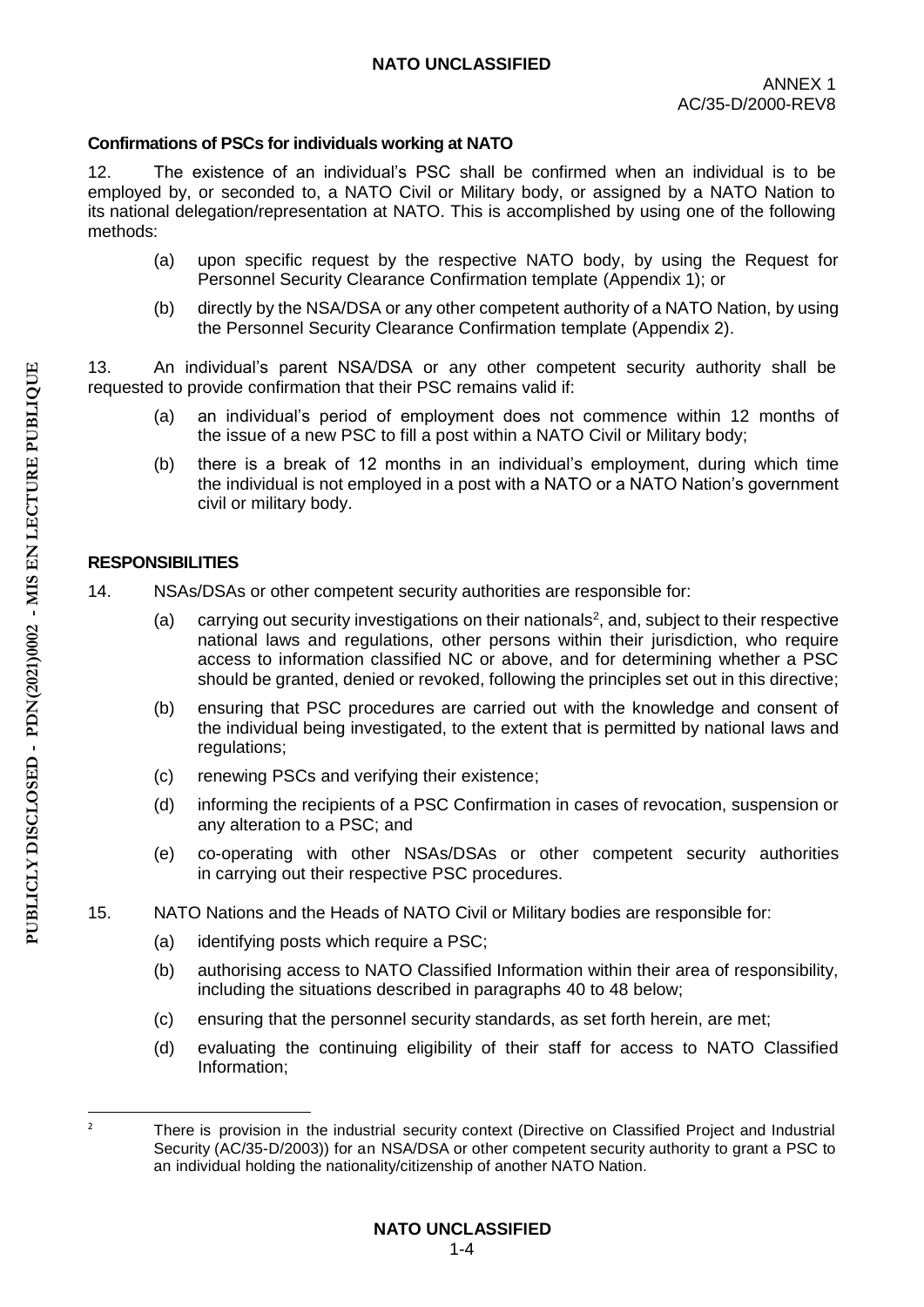- (e) informing the relevant NSA/DSA when an individual no longer requires a PSC and/or access to NATO Classified Information (Supporting document on national PSC procedures and requirements (AC/35-D/1043) provides a list of Nations requiring such notification);
- (f) supporting NSAs/DSAs or other competent security authorities through provision of relevant information to assist in the security clearance process; and
- (g) reporting actual or potential security concerns regarding an individual holding a PSC to the relevant security authority, as set out in paragraphs 31, 32 and 38 below.

# **Identifying Posts Requiring a PSC**

16. In order to assess whether a post requires a PSC, NATO Nations and NATO Civil and Military bodies shall involve the management who will generally be the best judge of the security clearance level required for the post.

17. Management shall also be responsible for ensuring that their staff have the PSC level required to access and complete their work and that the need-to-know principle is applied. When an individual's PSC is due for its regular renewal, or when the post holder changes, the appropriate manager shall be responsible for assessing whether the level of PSC remains necessary for that post.

# **ASSESSING ELIGIBILITY FOR A PERSONNEL SECURITY CLEARANCE**

18. The following are the principal elements for determining the loyalty, trustworthiness and reliability of an individual in order for them to be granted and retain a PSC. These elements consider aspects of character and circumstances which may give rise to potential security concerns and shall be assessed, in accordance with national laws and regulations, to determine if the individual:

- (a) has committed or attempted to commit, conspired with or aided and abetted another to commit (or attempt to commit) any act of espionage, terrorism, sabotage, treason or sedition;
- (b) is, or has been, an associate of spies, terrorists, saboteurs, or of individuals reasonably suspected of being such or an associate of representatives of organizations or foreign nations, including intelligence services of foreign nations, which may threaten the security of NATO and/or NATO Nations, unless these associations were authorised in the course of official duty;
- (c) is, or has been, a member of any organization which by violent, subversive or other unlawful means seeks the overthrow of the government of the NATO Nations, or a change in the form of government of the NATO Nations;
- (d) is, or has been, a supporter of any organization or aided or abetted such organizations described in sub-paragraph (c) above, or who is, or who has been closely associated with members of such organizations;
- (e) has deliberately withheld, misrepresented or falsified information of significance, particularly of a security nature, or has deliberately lied in completing the personnel security form or during the course of a security interview;
- (f) has been convicted of a criminal offence, or has committed offences indicating habitual criminal tendencies;
- (g) has a history of abuse of alcohol;
- (h) has a history of use of illegal drugs and/or abuse of legal drugs;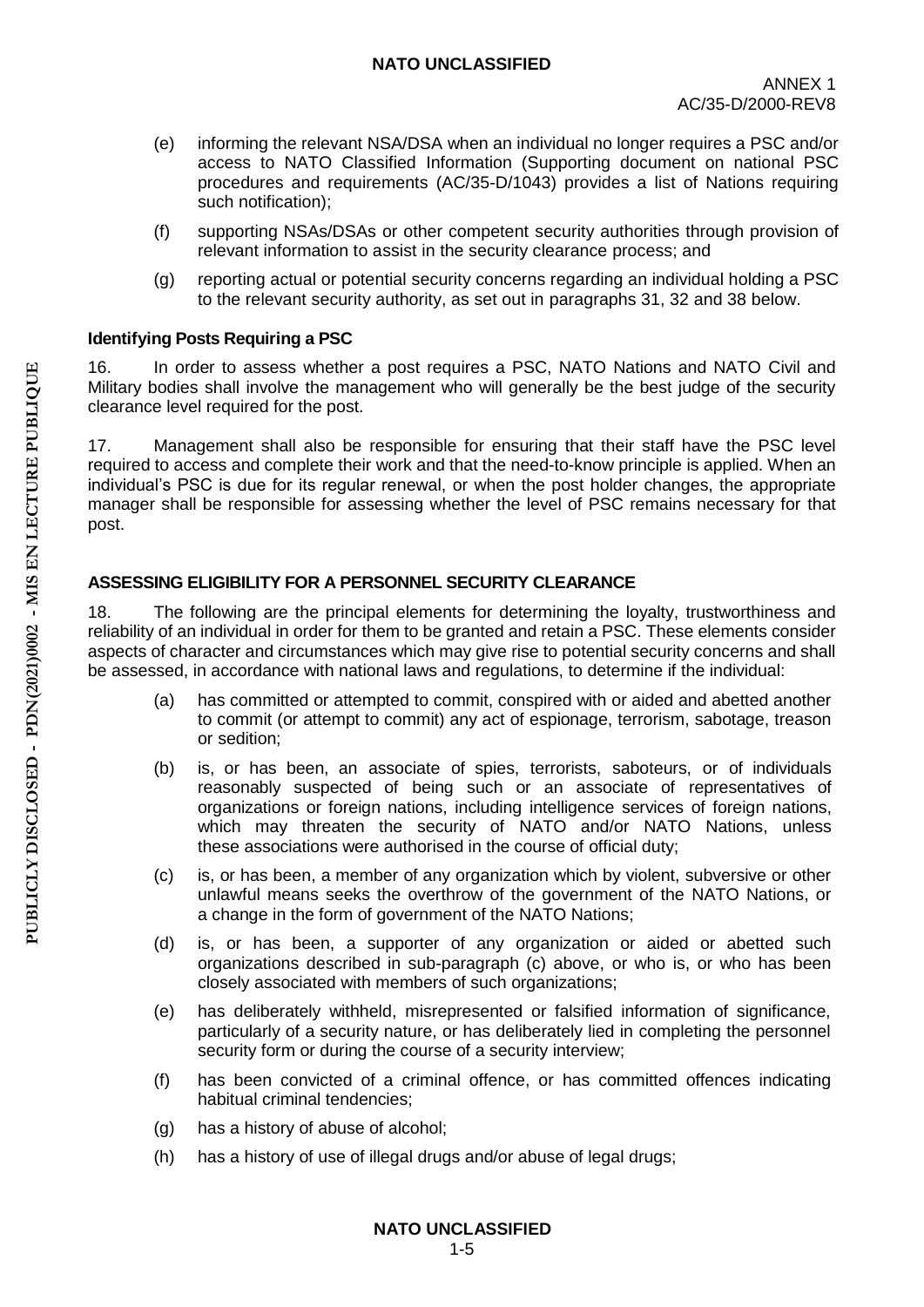- (i) is or has been involved in conduct, including any form of sexual behaviour, which may give rise to the risk of vulnerability to blackmail or pressure;
- (j) has demonstrated, by act or through speech, dishonesty, disloyalty, unreliability, untrustworthiness or indiscretion;
- (k) has seriously or repeatedly infringed security regulations, or has attempted, or succeeded in, unauthorised activity in respect to Communication and Information System(s) (CIS);
- (l) may be vulnerable or liable to pressure, either directly or through relatives or close associates, from foreign intelligence services, terrorist groups or other subversive organizations or individuals whose interests may threaten the security interests of NATO and/or NATO Nations;
- (m) has serious financial difficulties or unexplained affluence; and
- (n) is suffering, or has suffered, from any illness or mental or emotional condition which may cause significant defects in their judgement or reliability or may make the individual, unintentionally, a potential security risk.

19. Although the criteria above apply to the individual being cleared, where appropriate and in accordance with national laws and regulations, family members and other persons that may have an influence on the individual in question, may also be relevant and should be taken into account when considering that individual's eligibility for a PSC.

# **Dual Nationals**

20. For individuals holding more than one nationality, one of which may be from a non-NATO nation, special attention should be afforded when considering eligibility for a PSC. Provided that the parent nation NSA/DSA or other competent security authority granting the clearance is content that there is no actual or potential conflict of loyalty, there is no prima facie reason to deny a clearance.**<sup>3</sup>**

### **Investigative Requirements for NATO CONFIDENTIAL, NATO SECRET and COSMIC TOP SECRET Clearances**

21. The initial security clearance for access to information classified NC and NS shall be based on enquiries covering at least the last 5 years, or from age 18 to the present, whichever is the shorter; and shall include the following:

- (a) the completion of a **personnel security questionnaire** (which can be either NATO or national);
- (b) **identity check / citizenship / nationality status**: the individual's date and place of birth shall be verified and their identity checked; citizenship status and/or nationality, past and present, of the individual shall be established and shall include an assessment of any vulnerability to pressure from foreign sources; for example, due to former residence or past associations; and
- (c) **national and local records check**: a check shall be made of national security and central criminal records, where the latter exists, and/or other comparable governmental and police records.

 $\overline{a}$ **<sup>3</sup>** Example: There is provision in the industrial security context (Directive on Classified Project and Industrial Security (AC/35-D/2003) for an NSA/DSA or other competent security authority to grant a PSC to an individual holding multiple nationalities.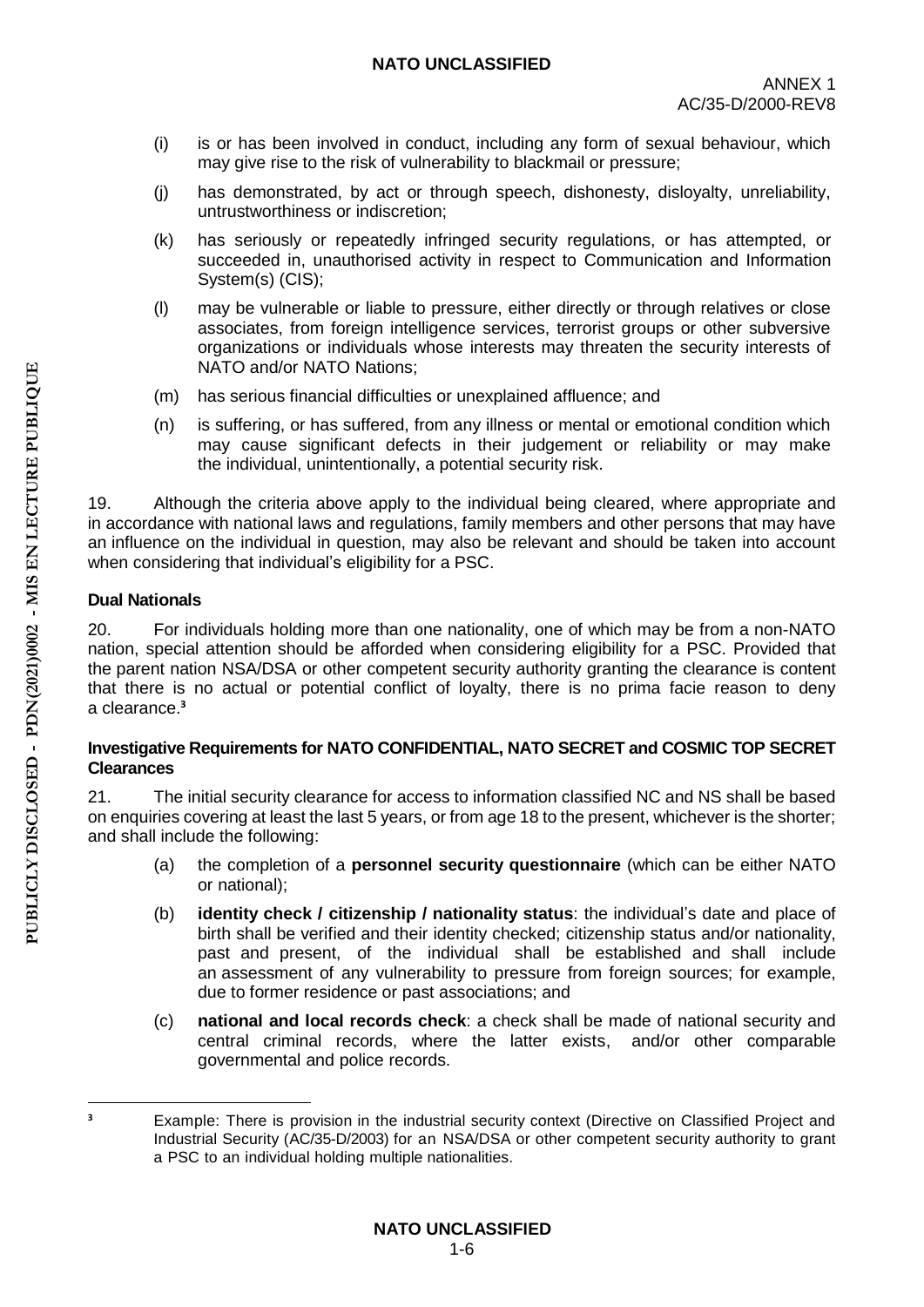22. The initial security clearance for access to information classified CTS shall be based on enquiries covering at least the last 10 years, or from age 18 to the present, whichever is the shorter. If interviews are conducted as stated in sub-paragraphs (e)(i) and (ii) below, enquiries shall cover at least the last 7 years, or from age 18 to the present, whichever is the shorter. In addition to the requirements stated in paragraph 21 above, the following are required for clearances for access to information classified CTS; these factors may also be relevant to the assessment of NC and NS clearances, where they are compliant with national laws and regulations:

### (a) **financial status:**

information shall be sought on the individual's finances in order to assess any vulnerability to foreign or domestic pressure due to serious financial difficulties, or to discover any unexplained affluence;

#### (b) **education:**

information shall be sought on attendance since the 18th birthday, or during an appropriate period as judged by the investigating security authority, at schools, universities and other education establishments;

### (c) **employment:**

information covering present and former employment shall be sought, reference being made to sources such as employment records, performance or efficiency reports and to employers or supervisors;

### (d) **military service:**

where applicable, the service of the individual in the armed forces and type of discharge will be verified; and

### (e) **interviews:**

- $(i)$  interview(s) shall also be conducted with the individual especially if the initial enquiries have revealed potentially adverse information; and
- (ii) interviews shall also be conducted with individuals who are in a position to give an unbiased assessment of the background, activities, loyalty, trustworthiness and reliability of the subject of the investigation. When it is the national practice to ask the subject of the investigation for referrals, referees shall be interviewed unless there are good reasons for not doing so. Sufficient additional enquiries shall be conducted to develop all relevant information available on an individual and to substantiate or disprove adverse information.

23. Lack of coverage in any investigative category shall be compensated for through other investigative means, in accordance with national laws and regulations. This may include requesting checks from nations where the individual in question has been employed or resided.

## **Granting a PSC**

24. The NSA/DSA or competent security authority shall consider all available information and assess the risks associated with each case in order to determine whether a PSC may be granted. It should be noted that indications of potential vulnerability to pressure (e.g. debts or the potential vulnerability of a spouse/cohabitant/close family member) may not be a reason to deny a clearance if the individual's loyalty, trustworthiness and reliability are otherwise undisputed.

25. When a PSC is granted, it shall be valid for a period not exceeding 10 years for access to information classified NC and NS, and not exceeding 7 years for CTS.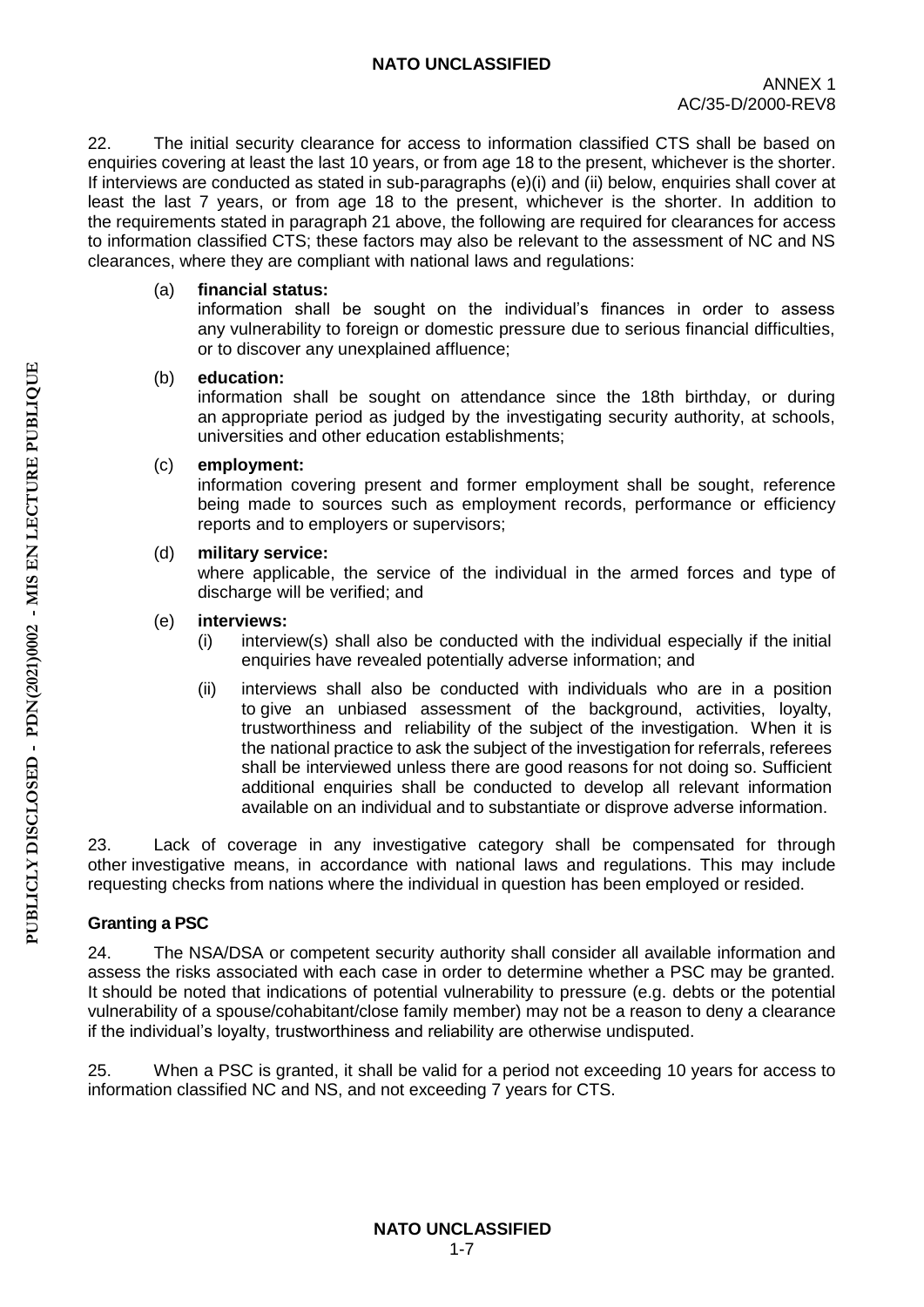#### **Renewal of a PSC**

26. The renewal of a PSC shall be initiated prior to the expiration date of the valid PSC. The table in the Supporting document on national PSC procedures and requirements (AC/35-D/1043) lists the lead times when the request for renewal of an individual's PSC should be submitted to the parent NSA/DSA or other competent security authority.

27. For renewal of NC and NS PSCs, the procedures outlined below shall, as a minimum, be carried out:

- (a) the completion of a personnel security questionnaire by the individual concerned (the form may be either the NATO supplementary personal particulars form or a similar national form supplied by the relevant national authority);
- (b) for individuals employed by a NATO Civil or Military body, a check of the personnel security questionnaire against the security and personnel records of the NATO body;
- (c) when a renewal is requested by a NATO Civil or Military body for individuals employed by a NATO body, the completed personnel security questionnaire mentioned at (a) above and the results of the check required at (b) above, shall be sent to the individual's parent nation's NSA/DSA or other competent security authority;
- (d) review by the nation in which the NATO body is located (i.e. the host nation) of its national records at the request of the individual's parent NSA/DSA or other competent security authority;
- (e) when applicable, reviews identical with those in (d) above by any other NATO Nation in which the staff member has resided, at the request of the parent NSA/DSA or other competent security authority; and
- (f) when the relevant NATO Civil or Military body requests the individual's parent NSA/DSA or other competent security authority to renew the security clearance, it shall also provide details of the individual's security record during their employment for the period under review.

28. The parent NSA/DSA or other competent security authority shall review the information provided and undertake any necessary checks required under national laws and regulations. When a decision regarding a PSC has been taken it shall notify the requesting NATO Civil or Military body of the outcome. If the decision is positive a PSC shall be confirmed in accordance with paragraph 9 of this Directive.

29. The renewal of a PSC at the CTS level, in addition to the normal review procedures outlined in paragraph 27 above, may include an interview with the individual and shall require the following to cover the timeframe since the last investigation/review:

- (a) character references if required by NATO Nations who have supplied their own personnel security questionnaire;
- (b) in the event that a more detailed investigation is required, interviews should be conducted with at least two persons who are in a position to give an unbiased assessment of the individual's background, activities, loyalty, trustworthiness and reliability;
- (c) when the PSC of an individual serving abroad has to be renewed more than once during uninterrupted expatriation, consideration should be given to undertaking the detailed investigation referred to under (b) above;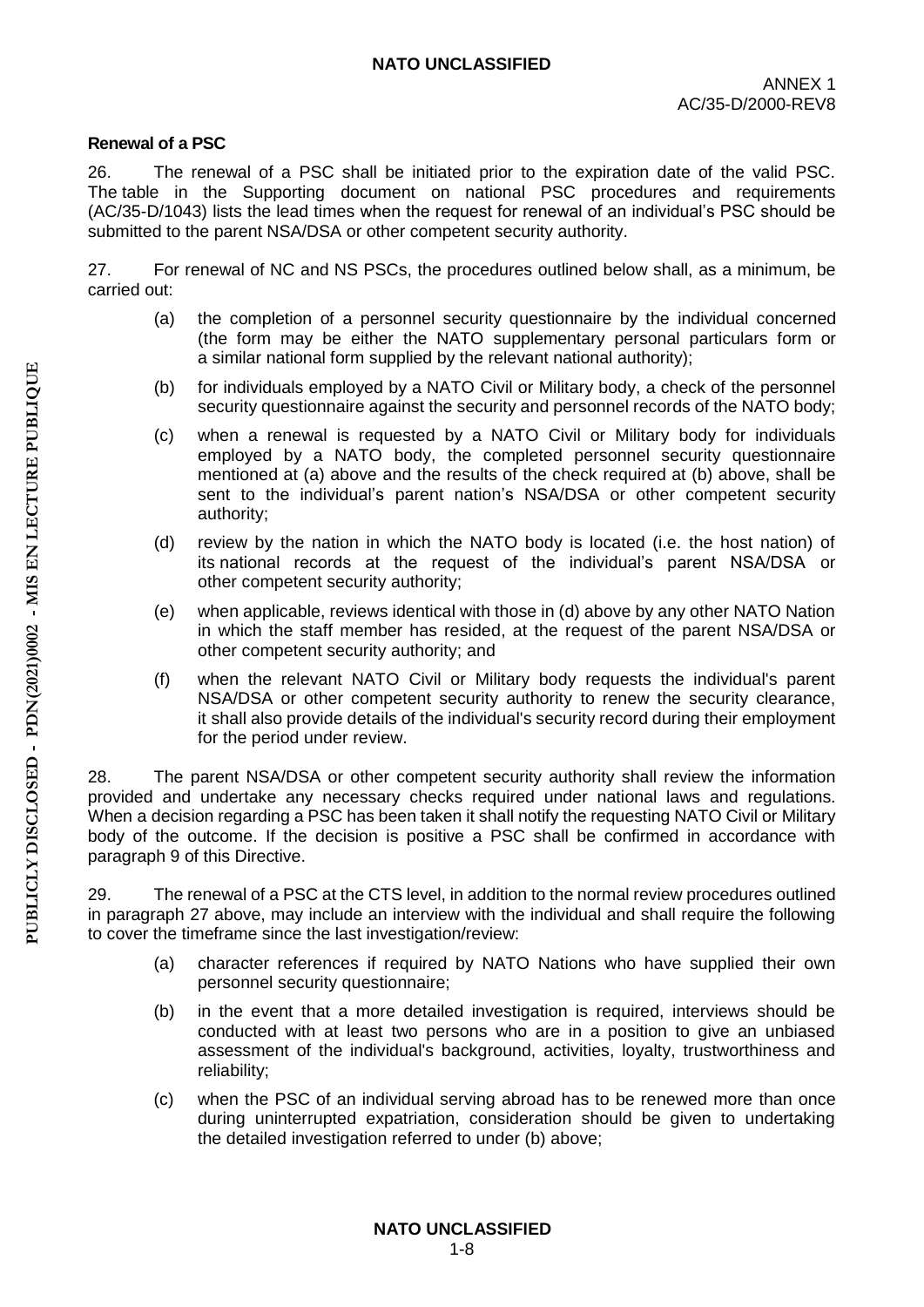- (d) additional enquiries, where necessary, by the NSA/DSA or other competent security authority of the host nation on behalf of the parent nation arising from any information which may come to light as a result of any action under paragraph 27 and 29(a) to (c) inclusive above;
- (e) a review by the parent NSA/DSA or other competent security authority against the background of its own records of any information which has been sent to it within the terms of (d) above; and
- (f) the confirmation of the parent NSA/DSA or other competent security authority's decision, with regard to the renewal of the PSC, to the requesting NATO Civil or Military body.

30. Exceptionally, if a PSC is not renewed before its expiration date the NATO Civil or Military body employing the individual:

- (a) shall request from the individual's parent NSA/DSA or other competent security authority an extension of the current clearance, if permitted under national laws and regulations; 4
- (b) shall request from the individual's parent NSA/DSA or other competent security authority an interim or temporary clearance, if permitted under national laws and regulations;<sup>4</sup> or
- (c) may grant continued access to NATO Classified Information provided:
	- (i) the individual's NSA/DSA or other competent security authority has confirmed that the clearance renewal process is still ongoing;
	- (ii) the current employing NATO Civil or Military body is willing to accept the risk with the individual's continuous access to NATO Classified Information; and
	- (iii) the decision to grant access to NATO Classified Information is reviewed every 6 months until the PSC is renewed. 5

## **Changes to an individual's PSC**

31. Any relevant changes to the individual's PSC shall be communicated by the parent NSA/DSA or other competent security authority to the individual's employing body. Where appropriate, the latter shall ensure that all relevant entities to whom confirmation of the existence of the individual's PSC has been provided are notified of the change to the individual's PSC. If adverse information arises concerning an individual, a decision shall be made by the individual's parent NSA/DSA as to whether they shall continue to hold a PSC.

32. When a PSC is suspended or revoked, this decision shall be immediately communicated to the individual's employing body by the parent NSA/DSA or other competent security authority. The employing body shall exclude the individual from access to NATO Classified Information. In addition, the individual shall be made aware of their continuing responsibility to protect information they had access to and the consequences of failing to do so. An acknowledgement, in writing or an equivalent method which ensures non-repudiation, should be used for such debriefing.

**<sup>.</sup>** <sup>4</sup> Supporting document on national PSC procedures and requirements (AC/35-D/1043) identifies Nations that can, according to their national laws and regulations, extend the validity of a PSC or issue an interim or temporary PSC.

<sup>&</sup>lt;sup>5</sup> This review process requires that the employing NATO Civil or Military body contacts the NSA/DSA or other competent security authority to confirm that the PSC renewal process is still ongoing.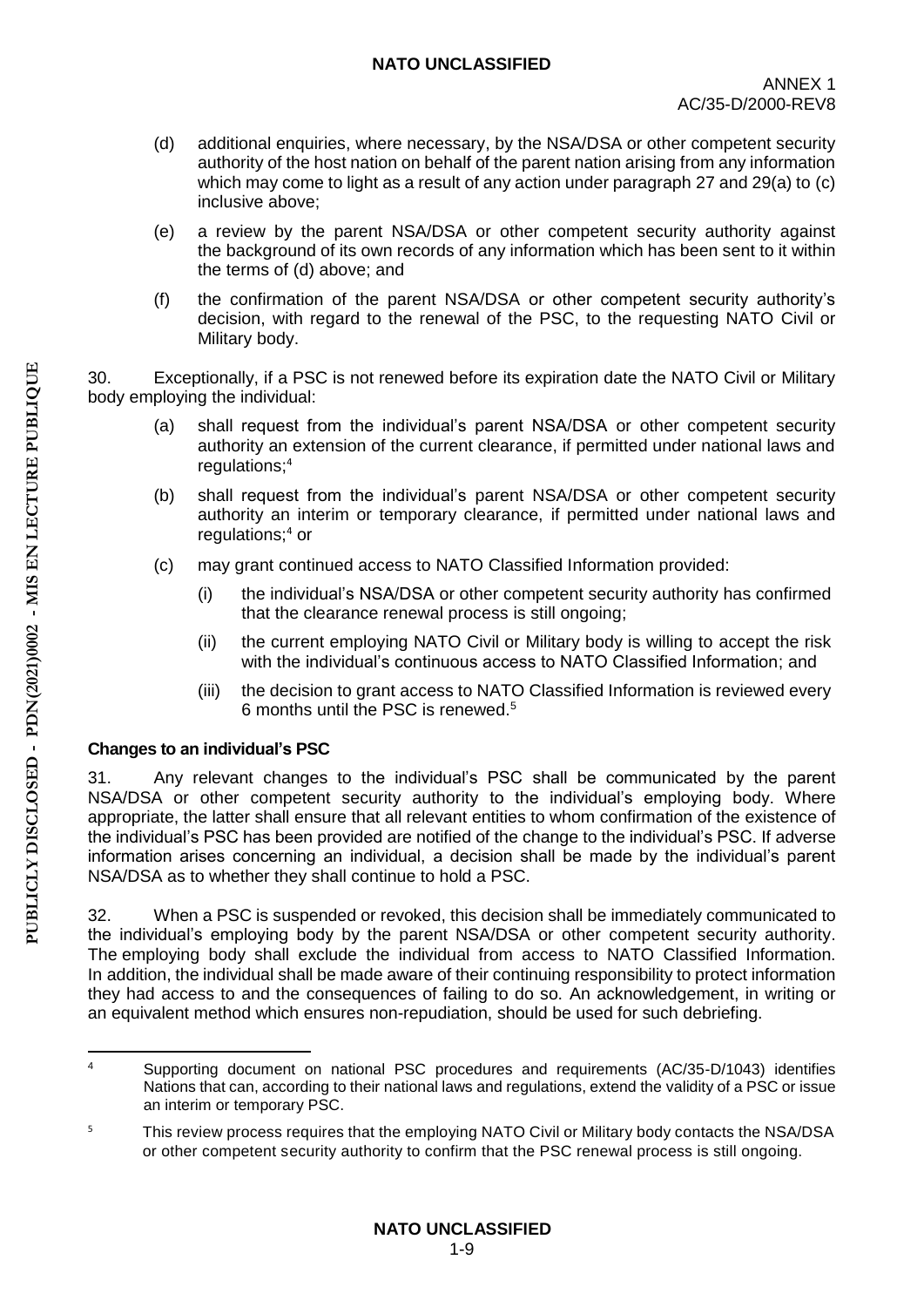#### **Records of PSCs**

33. Records of the PSCs granted to individuals with access to NATO Classified Information shall be maintained by the NATO Nations and by the employing NATO Civil or Military body. These records (and confirmations, where applicable) shall contain details of the level, date and validity of the clearance.

#### **Security Education and Awareness**

34. All individuals employed in posts where they have access to information classified NR, or have a PSC for access to information classified NC or above, shall be briefed on security procedures and their security obligations in respect to the protection of NATO Classified Information. Individuals shall acknowledge, in writing or an equivalent method which ensures non-repudiation that they fully understand their responsibilities and the possible consequences to them, outlined in their national laws and regulations if they are found to have allowed NATO Classified Information to pass into unauthorised hands either by intent or through negligence. A record of the acknowledgement shall be maintained by the NATO Nation or NATO Civil or Military body authorising access to NATO Classified Information.

35. NATO Nations and NATO Civil or Military bodies are responsible for developing an appropriate Security Awareness Programme for all individuals authorised to access NATO Classified Information.<sup>6</sup> It shall be made incumbent upon individuals to undertake security training or other events for the raising of security awareness on a regular basis.

36. Security Education and Awareness shall be tailored to the particular target audience, but should, as a minimum, encompass:

- (a) the pertinent regulations, which apply to the protection of NATO Classified Information and the consequences for their violation;
- (b) hostile intelligence threats, information collection techniques and methods, as well as defensive measures for countering the threat;
- (c) information about most common threats applicable to CIS and about basic end-user protective measures to counter those threats; and
- (d) the requirement to report promptly all security violations, unauthorised disclosures or possible compromises of NATO Classified Information to the relevant security authority.<sup>7</sup>

37. All individuals who no longer require access to NATO Classified Information shall be made aware of their continuing responsibility to protect such information and the consequences of failing to do so. In accordance with national laws and regulations, an acknowledgement, in writing or an equivalent method which ensures non-repudiation, should be used for such debriefing.

1

<sup>&</sup>lt;sup>6</sup> Nations may use either NATO specific briefings or national equivalent if the latter highlights the differences between the requirements of the two security frameworks.

<sup>&</sup>lt;sup>7</sup> Additional guidance on development of a comprehensive Security Education and Awareness can be found in the Supporting document on Security Education and Awareness (AC/35-D/1029).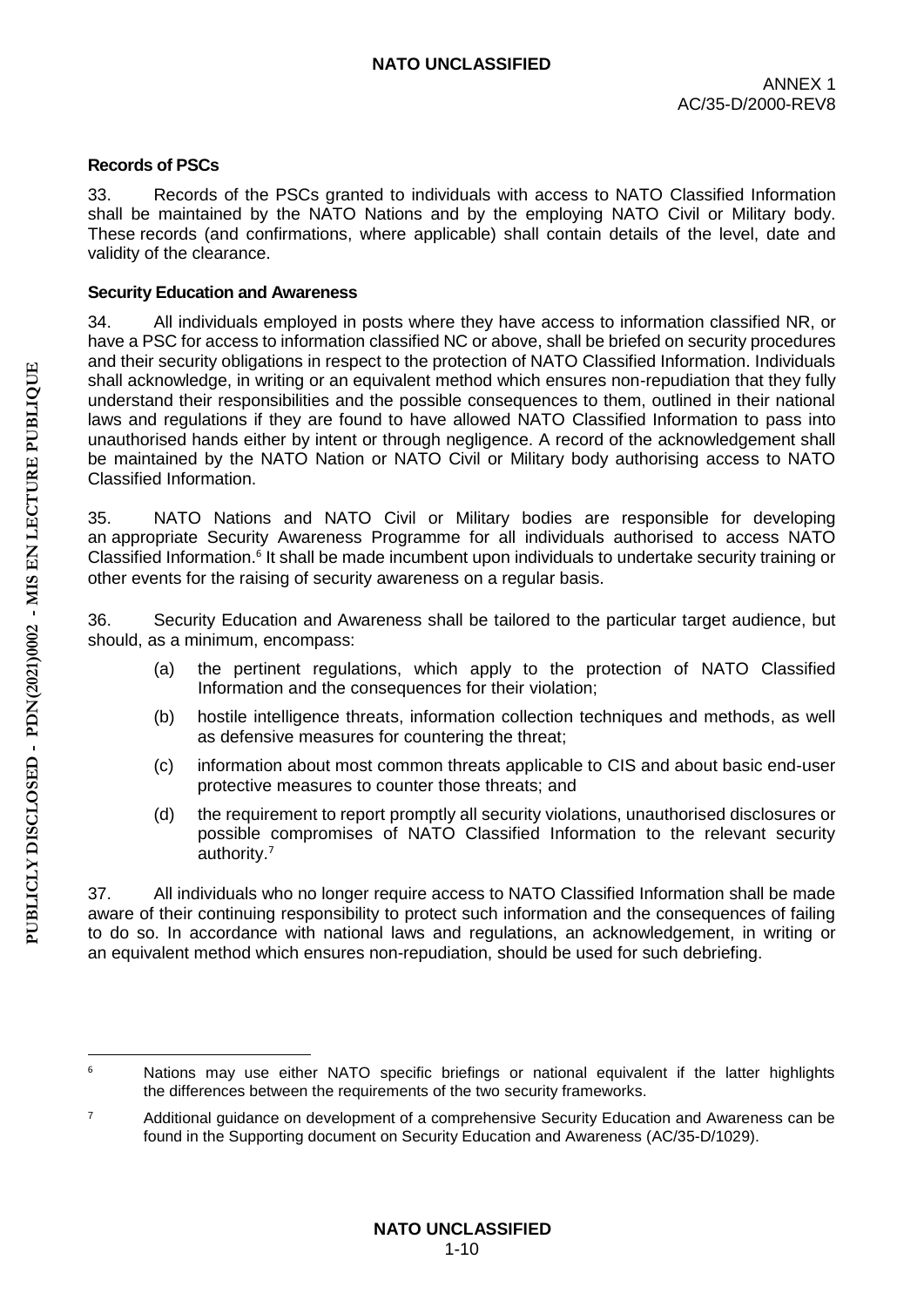### **AFTERCARE**

38. While the responsibility for assessing the individual's eligibility for a PSC rests with the NSA/DSA or other competent security authority, the ongoing awareness of personnel with regards to the protection of NATO Classified Information is the responsibility of the organization employing the individual in the context of countering the risk of Insider Threat**<sup>8</sup>** . The employing body shall report relevant security concerns about the individual having a PSC to the NSA/DSA or other competent security authority that issued the individual's PSC in order to determine whether the individual shall continue to have a PSC.

39. In addition, there should be a layered approach of countermeasures<sup>9</sup> in place in order to mitigate the risk of Insider Threat. Such countermeasures should encompass:

- (a) effective line management allowing for identifying and addressing behaviour with potential security implications;
- (b) good management practices, which increase employees' commitment and loyalty;
- (c) performance evaluation process that include addressing any security issues related to the specific individual, post or organization;
- (d) robust access control to sensitive areas and CIS to identify any unauthorised activity;
- (e) mandatory reporting of changes in the individual's personal circumstances by the individuals holding a PSC, particularly those with a PSC at the CTS level or holding sensitive posts; and
- (f) regular security awareness training and establishment of a security culture enforcing strong compliance with security procedures.

## **ACCESS TO NATO CLASSIFIED INFORMATION IN EXCEPTIONAL CIRCUMSTANCES**

#### **Interim or Temporary Clearances**

40. In situations where either the initial clearance process has been commenced but not yet completed or an individual's PSC is being renewed, when the parent NSA/DSA or other competent security authority has determined that the individual presents no apparent risk, individuals requiring access to NATO Classified Information may be granted such access based on an Interim or Temporary PSC, issued in accordance with national laws and regulations (Supporting document on national PSC procedures and requirements (AC/35-D/1043) identifies Nations that can issue an Interim or Temporary PSC).

- 41. The parent NSA/DSA or other competent security authority shall ensure that the individual:
	- (a) have a need-to-know;
	- (b) have been briefed on their security obligations in respect to the protection of NATO Classified Information; and

<sup>1</sup> 8 Insider Threat is represented by personnel who have privileged access to NATO Classified Information and/or NATO assets by virtue of their role within the organization and could subsequently abuse this access to destroy, damage, remove or disclose NATO Classified Information and/or NATO assets either by intention or negligence.

<sup>&</sup>lt;sup>9</sup> Additional guidance on the establishment of a layered approach to addressing the management of the Insider Threat can be found in the Supporting document on Security Education and Awareness (AC/35-D/1029-REV1).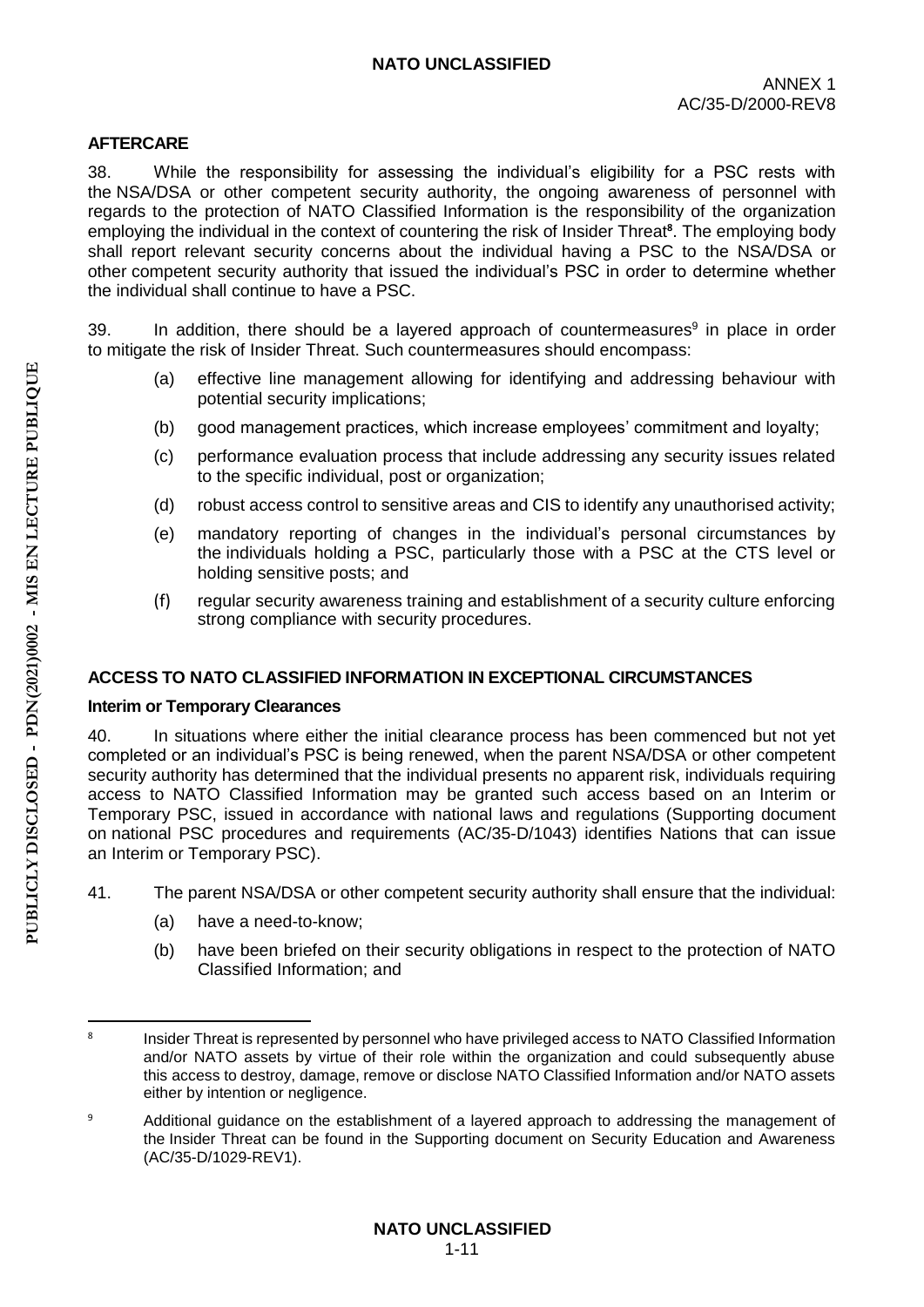(c) have acknowledged their responsibilities either in writing or an equivalent method which ensures non-repudiation.

## **Provisional Appointments**

42. When an individual is to be assigned to a post that requires a PSC at a level higher than they currently possess, exceptionally the assignment may be made on a provisional basis, provided that the following requirements are met:

- (a) the individual possesses a current PSC;
- (b) the security clearance process for obtaining the level of PSC required for the post has already been initiated; and
- (c) satisfactory checks have been made by the employing NATO Civil or Military body that the individual has not seriously or repeatedly infringed security regulations.

43. The record of individuals that have been granted access in accordance with paragraphs 40 to 42 above shall be maintained by the responsible Security Office and shall be periodically forwarded to the NOS. The Head of the NATO Civil or Military body shall inform the parent NSA/DSA on granting such access to the individual.

## **Temporary Access**

44. Exceptionally, individuals may be authorised, on a one-time basis, access to NATO information classified one level higher than their current PSC. In order to be granted this access, the following criteria must be fulfilled:

- (a) a compelling mission need for the access shall be justified, in writing, by the individual's supervisor;
- (b) access shall be limited to specific items of NATO Classified Information in support of the mission described by the supervisor;
- (c) satisfactory checks have been made by the employing NATO Civil or Military body that the individual has not seriously or repeatedly infringed security regulations;
- (d) authorisation shall be granted only by an OF6 ("one-star general" or the civilian equivalent), after co-ordination with the appropriate security authority(s); and
- (e) a record of the exception, including a description of the information to which access was authorized, shall be maintained by the responsible Security Office.

45. This procedure shall not be used on a recurring basis for access to NATO Classified Information. If this is required, or if access is required for more than 6 months, a PSC for the higher level shall be obtained and the PSC requirements of the post updated.

## **Use of Interpreters**

46. Exceptionally, access to NATO Classified Information for the purposes of translation or interpretation by translators or interpreters from NATO or non-NATO nations who do not have an appropriate PSC for the purposes of translation or interpretation is permitted in the following case:

- (a) the language to be interpreted requires a mother tongue speaker and makes the individual essential/critical with respect to the activity;
- (b) access shall be authorised by the Head of NATO HQ Division, or NATO Civil or Military body based on a compelling written justification;
- (c) access shall be limited to specific items of NATO information classified up to and including COSMIC TOP SECRET in support of the mission described by the Head of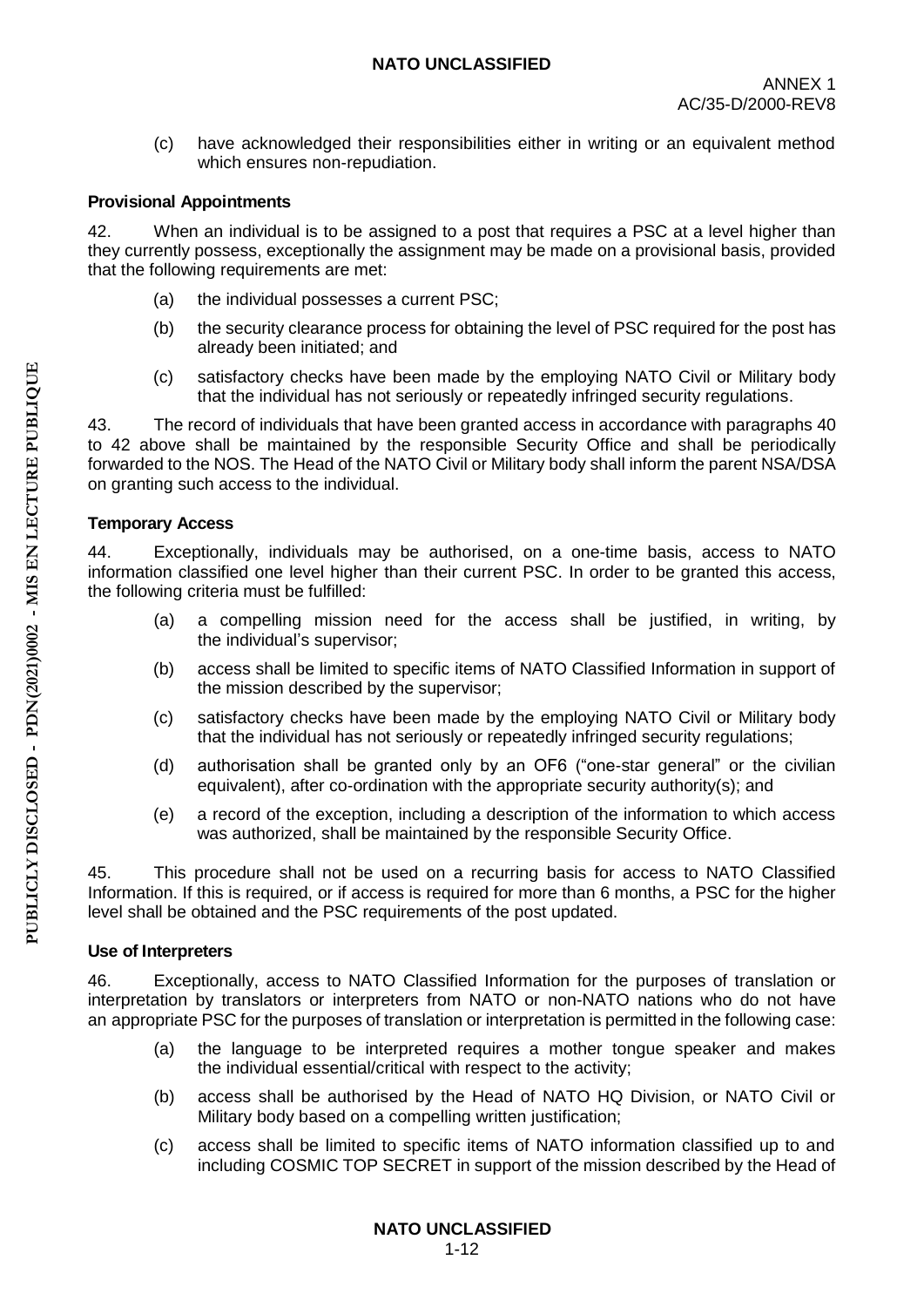a NATO HQ Division, or NATO Civil or Military body;

- (d) access to CIS processing NATO Classified Information shall not be authorised, other than to CIS intended solely to support the activity in which the individual is engaged;
- (e) a record of the exceptions, including a description of the facility and of the information to which access was approved, shall be maintained by the responsible Security Office and shall be periodically forwarded to the NOS;
- (f) individuals have been briefed on the relevant security procedures and have acknowledged in writing that they fully understand their responsibilities and the potential consequences should there be an unauthorised disclosure, either by intent or through negligence.

## **Emergency Access**

47. In wartime, during periods of mounting international tension, international contingency operations or in peacetime when emergency measures require it, NATO Nations and the Heads of NATO Civil and Military bodies may, in exceptional circumstances, grant by written authorisation, access to NATO Classified Information to individuals who do not possess the requisite PSC, provided that such authorisation is absolutely necessary and there are no reasonable doubts as to the loyalty, trustworthiness and reliability of the individual concerned. A record of this authorisation describing the information to which the access was given shall be maintained by the responsible Security Office.

48. In the case of information classified CTS, this emergency access shall be confined whenever possible to those individuals who have been authorised access to either national TOP SECRET or to information classified NS.

### **ACCESS TO NATO CLASSIFIED INFORMATION BY NON-NATO CITIZENS SERVING AS INTEGRATED STAFF OF NATO NATIONS' CIVIL OR MILITARY BODIES**

49. Non-NATO citizens<sup>10</sup> serving as integrated<sup>11</sup> staff of NATO Nations' civil or military body (e.g. Armed Forces, government structures) may be authorised access to NATO Classified Information provided such access is necessary in support of a specified NATO operation, mission, activity, programme. Prior to providing access to NATO Classified Information, it shall be incumbent upon the respective NATO Nation's NSA/DSA to satisfy itself and confirm as appropriate that the following conditions are met:

- (a) the NATO Nation is willing to share access to its own national classified information of a similar type and classification level with the non-NATO nation of which the integrated staff member is a citizen;
- (b) the individual in question has been granted a PSC based on a clearance process no less rigorous than that required for a NATO national in accordance with the NATO Security Policy and its supporting directives; noting that a PSC is not required for access to NR information;

**<sup>.</sup>** <sup>10</sup> These provisions do not apply to Canadian Permanent Residents. For the purpose of this Directive they will be treated as NATO nationals.

<sup>11</sup> Members of non-NATO nations are considered to be integrated members of either a NATO Nation's civil or military body when they are fully incorporated into that body as constituent members therein and are treated by that body as being equal in every manner, where their PSC is either provided by their parent nation or the NATO Nation with the same legal obligations as a NATO national.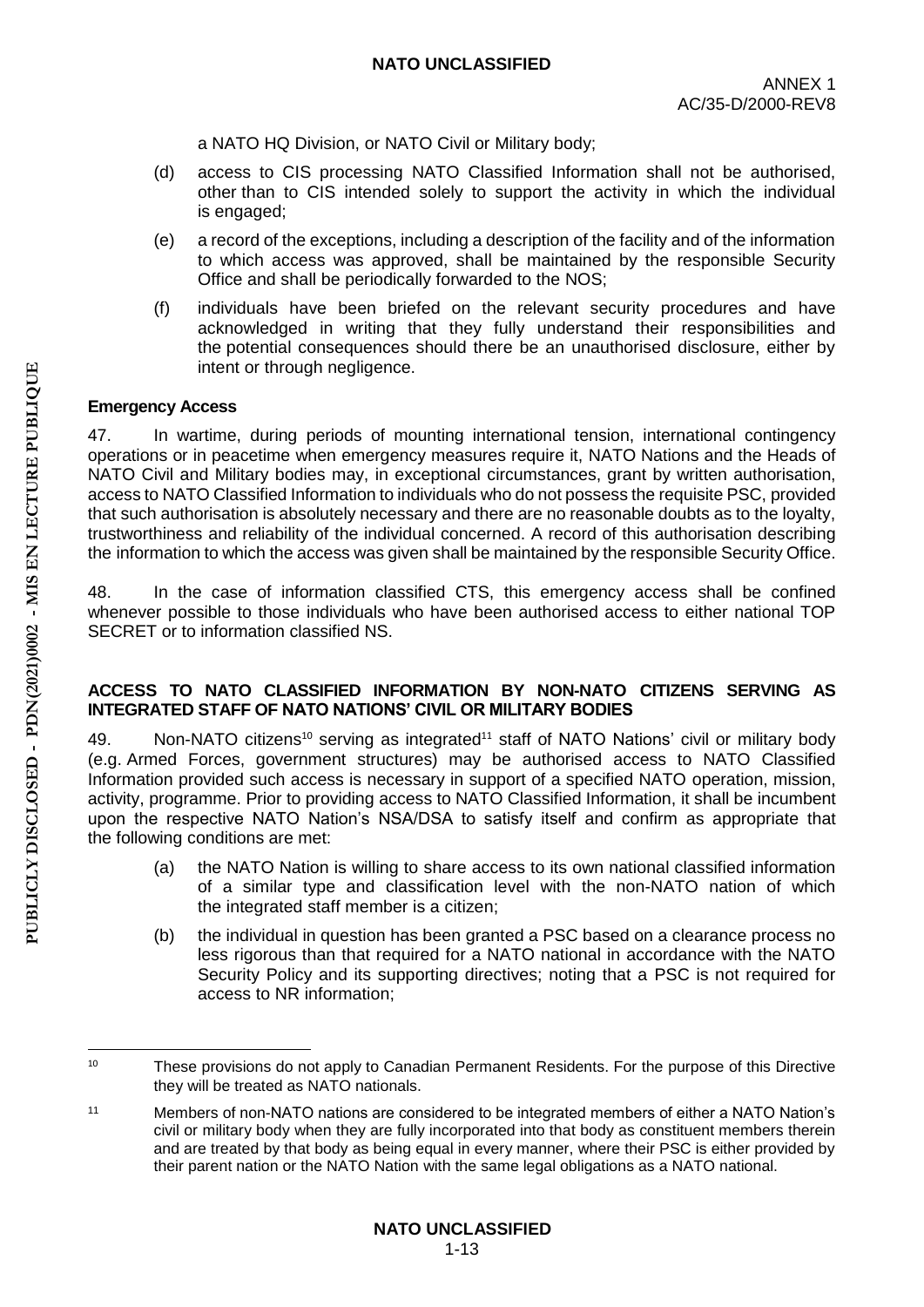- (c) the NATO Nation has sufficient control and jurisdiction over the individual in order to take appropriate legal action and hold them accountable for the improper handling of NATO Classified Information; and
- (d) access is not provided to ATOMAL or other Special Category information.

50. All other cases where individuals of non-NATO nations and International Organizations require access to NATO Classified Information are detailed in C-M(2002)49 Enclosure H and its supporting directives.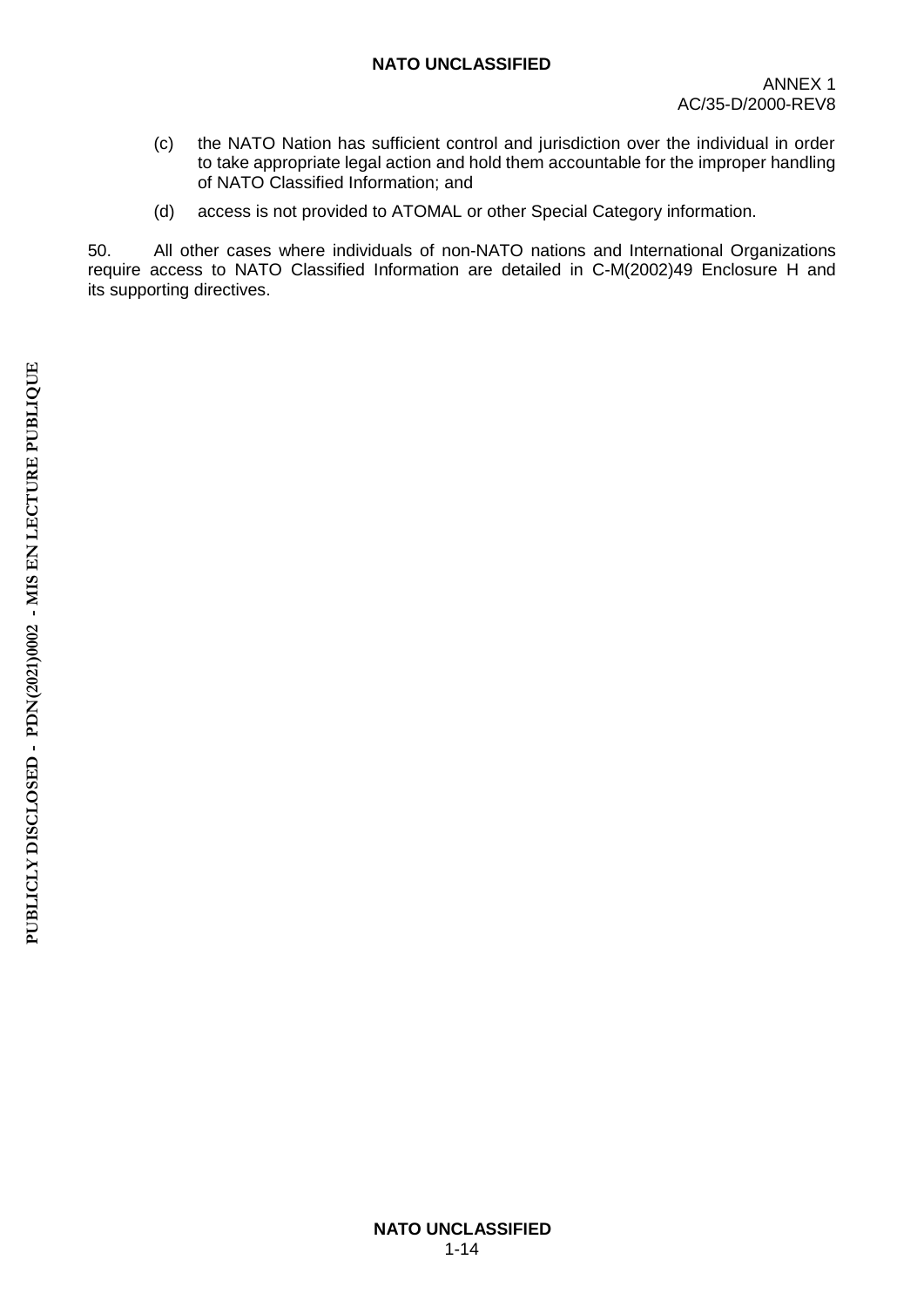| Date: (DD/MM/YYYY) |  |
|--------------------|--|
|--------------------|--|

Optional (Reference Number): ………………………………….

#### **REQUEST FOR PERSONNEL SECURITY CLEARANCE CONFIRMATION**

**1. Please confirm whether the individual listed below has a Personnel Security Clearance (PSC) to the depicted level.**

| Surname:                                           |
|----------------------------------------------------|
| Forename(s) (as shown on Passport/ID):             |
|                                                    |
| Place of Birth:                                    |
| Nationality:                                       |
| Passport/ID Number (Optional)                      |
|                                                    |
|                                                    |
|                                                    |
| <b>PSC required:</b><br>2.                         |
| Tick as appropriate, one or more of the following: |
| NATO CONFIDENTIAL1                                 |
| Reason for request <sup>2</sup> :<br>3.            |
|                                                    |
|                                                    |
| <b>Requesting Organization:</b><br>4.              |
|                                                    |
|                                                    |
|                                                    |
|                                                    |

**(\*)** The marking is not part of the template.

**.** 

<sup>1</sup> Add Special Category Designator, where applicable (e.g. ATOMAL, BOHEMIA, CRYPTO)

The activity requiring PSC, its timeframe/duration, any other relevant information